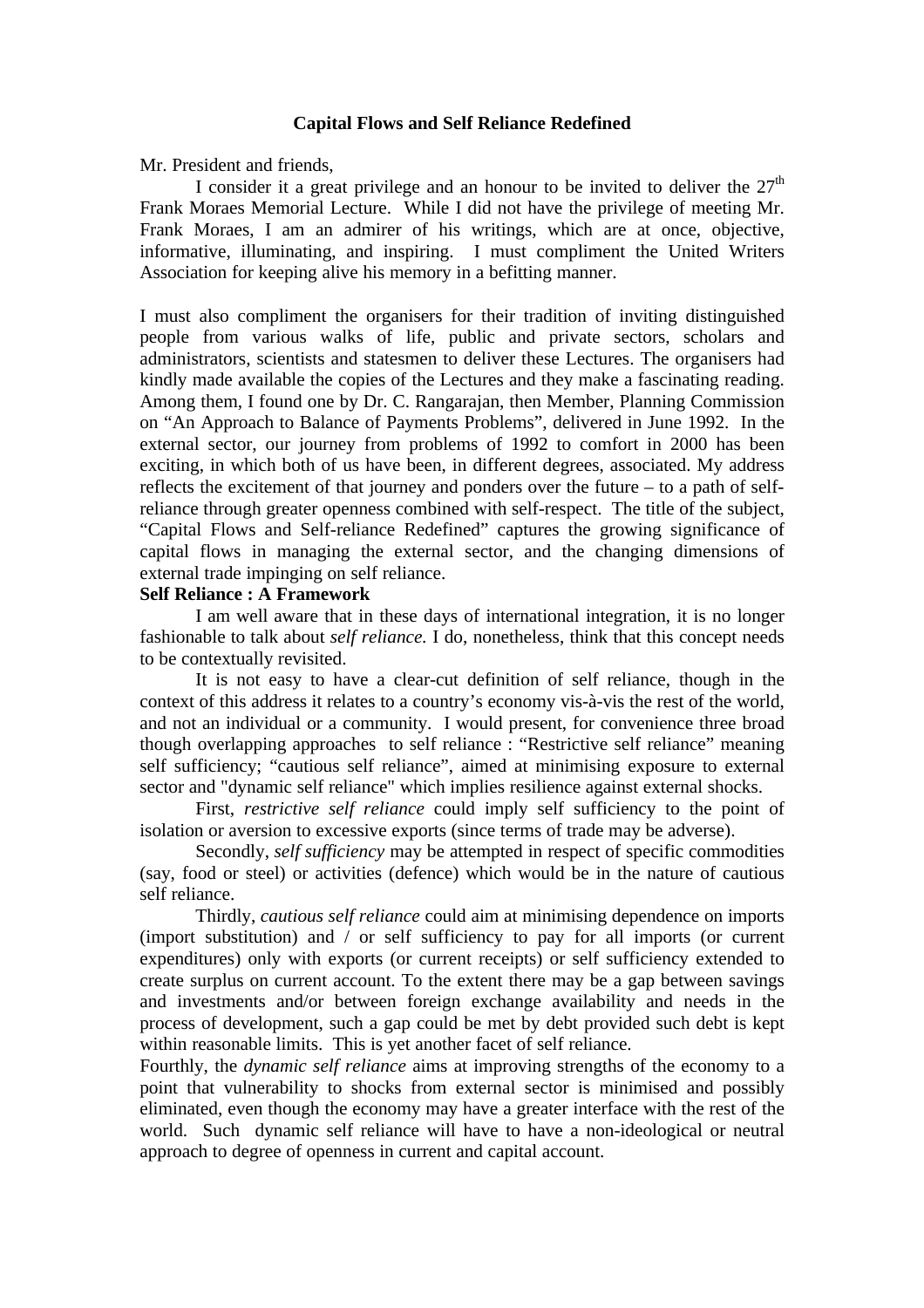Some explanatory remarks on the above framework are essential. It is necessary to recognise that the most relevant issue is risks and rewards in linkage of an economy with the rest of the world, which are a function of several factors viz. size of economy; geopolitical considerations, commodity composition of exports/imports, and parameters of capital flows. It is clear that parameters of feasibility of a policy of self reliance would take into account technological developments, bureaucratic rigidities to cope with changes, communications and information and mobility of people. In brief, any approach to self reliance has to be both contextual to the country and changing with times.

# **Links with Capital Flows**

While self reliance, as popularly understood, relates to trade, and to some extent current account, the surplus or deficit on current account is reflected in capital account, with potential impact on future flows on current account. Thus, the extent and nature of capital flows becomes subject matter of policy of self reliance. There are several important developments in regard to capital flows that impinge on the approach to self reliance.

First, the volume and diversity of instruments of capital flows have increased. Second, the volatility of such flows has increased and such volatility may sometimes have less to do with domestic policies. Third, official flows which could play the role of counter cyclical treatment at times of shock, whether on trade account or capital account are diminishing rapidly. Fourth, debt flows which were considered in popular perception to be less irreconcilable with self reliance, compared to equity flows, especially Foreign Direct investment, have in recent times, sometimes tended to be more disruptive to an economy in times of crises. Thus, policy of self reliance implying avoidance of non-debt creating flows to eliminate the adverse consequences of presence of multinationals has been under review. Fifth, maintaining adequate level of reserves is one way, though not necessarily the only effective way in ensuring self reliance, provided it is in conjunction with other complementary policies.

### **Our Policy of Self Reliance : A Shifting Perspective**

Over the first three decades of planned development, successive Plans emphasised the need for financing development largely from resources mobilised domestically. The external sector was treated as a handmaiden of the domestic sector. First, our planners shared the export pessimism then pervading the developing world. Secondly, the existence of a large domestic market provided scope for internalising forward and backward linkages. Thirdly, the development strategy hinged upon a programme of industrialisation to break through the vicious circles of backwardness. Fourthly, the availability of foreign exchange was a major consideration, especially after the dissipation of the sterling balances during the 1950s and 1960s.

Export pessimism permeated the policy stance throughout the early decades of our Planning. This thinking was based on four premises. First, it was believed that only after industrialisation has proceeded some way that increased production would be reflected in larger export earnings. Secondly, it was argued that given the large domestic market, exports need not be an engine of growth. Thirdly, growth in external demand for India's products was likely to be inelastic because of the traditional nature of our exports. Finally, there was what was known as the Prebisch-Singer argument that primary commodity exports face a secular deterioration in the terms of trade. Accordingly, exports were regarded as a residual, a vent-for-surplus on those occasions when such surpluses were available.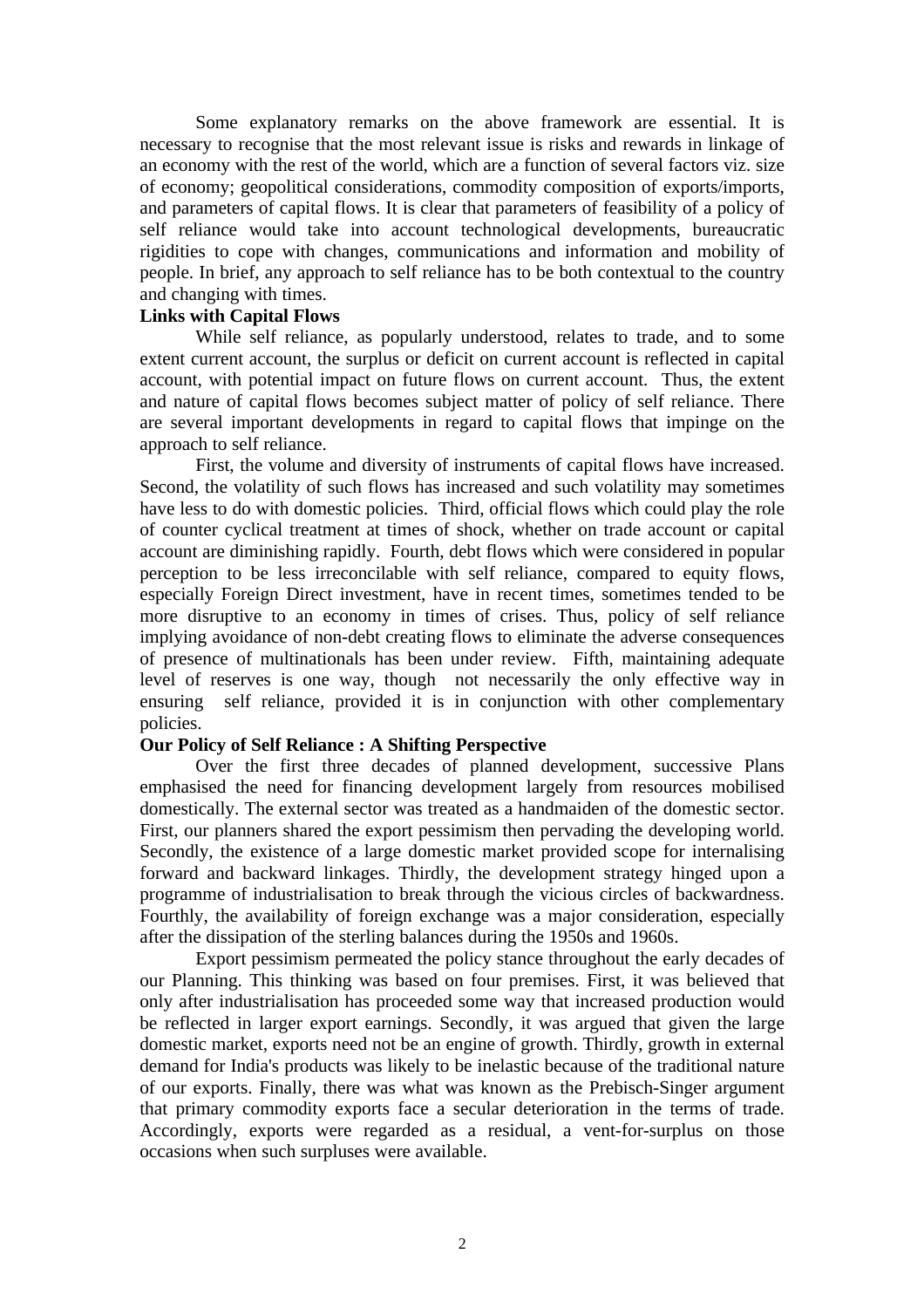Import substitution was the principal instrument of trade policy and was regarded in the early years as not only the correct strategy but also inevitable in a continental economy such as India. First, the need for a widely diversified and resilient industrial base was recognised as an imperative to break through the constraints faced from the adverse international environment. Imports of capital goods, intermediates and technology were essential for building the industrial base and for strengthening the expenditures of substituting imports. Secondly, the possibilities of expanding import purchasing power through exports were considered extremely limited. Thirdly, the objective of self-reliance was interpreted in terms of indigenising availability through domestic production rather than through the foreign trade sector.

By the mid-1960s, serious reconsideration of this strategy was warranted. First, while the industrialisation-oriented trade policy did result in a resilient and diversified industrial base, it created a high cost economy reflected in a high incremental capital output ratio and declining productivity of capital. Secondly, the regime infused a positive discrimination against exports. Thirdly, policy makers underestimated the import intensity of the industrialisation process and this put considerable strains on the balance of payment. Fourthly, the policy of import and adapt imparted a technological lag to Indian industry. The sheltered environment of restricted competition provided very few incentives for technological upgradation. Fifthly, import regulation was achieved not via the exchange rate and tariffs but through comprehensive licensing cum exchange control. This in itself resulted in inefficiencies in allocation of resources, high cost of administration and diversion of transactions away from the banking channels.

It may be of interest to note that the objective of self reliance did not find explicit commitment in the First, Second and Third Plans which were mainly concerned with generating the foreign exchange resource requirement of the Plans. The Third Plan reflected the first signs of rethinking in the policy strategy by dedicating itself to 'self sustaining growth' which required 'domestic saving to progressively meet the demand of investment and for the balance of payment gap to be bridged over'. While it envisaged that normal capital flows will continue, it set out the early indications of the concept of self reliance by foreseeing a steady reduction in the reliance on special foreign aid programmes and dispensing with them after a period of time. The Third Plan also brought out the need for regarding exports as the key instrument for achieving freedom from aid.

The Fourth Plan contained quite an aggressive approach to achieving self reliance. Export growth of 7 per cent per annum was considered an essential element of the strategy. It was envisaged that the dependence on foreign aid would be halved during the course of the Fourth Plan (1969-74) and PL480 imports would be eliminated. As a consequence, trade policy became the primary instrument for achieving a more dynamic concept of self reliance than what was prevalent in the early decades.

While the Fourth Plan made a conscious effort to approach the goal of self reliance through the active use of exports, it was in the Fifth Plan (1974-79) that self reliance was recognised as an explicit objective. The Sixth Plan (1980-85) emphasised the strengthening of the impulses of modernisation for the achievement of both economic and technological self reliance.

The Seventh Plan (1985-90) noted the conditions under which the concept of self reliance was defined earlier, particularly in the preceding plan. It conceptualised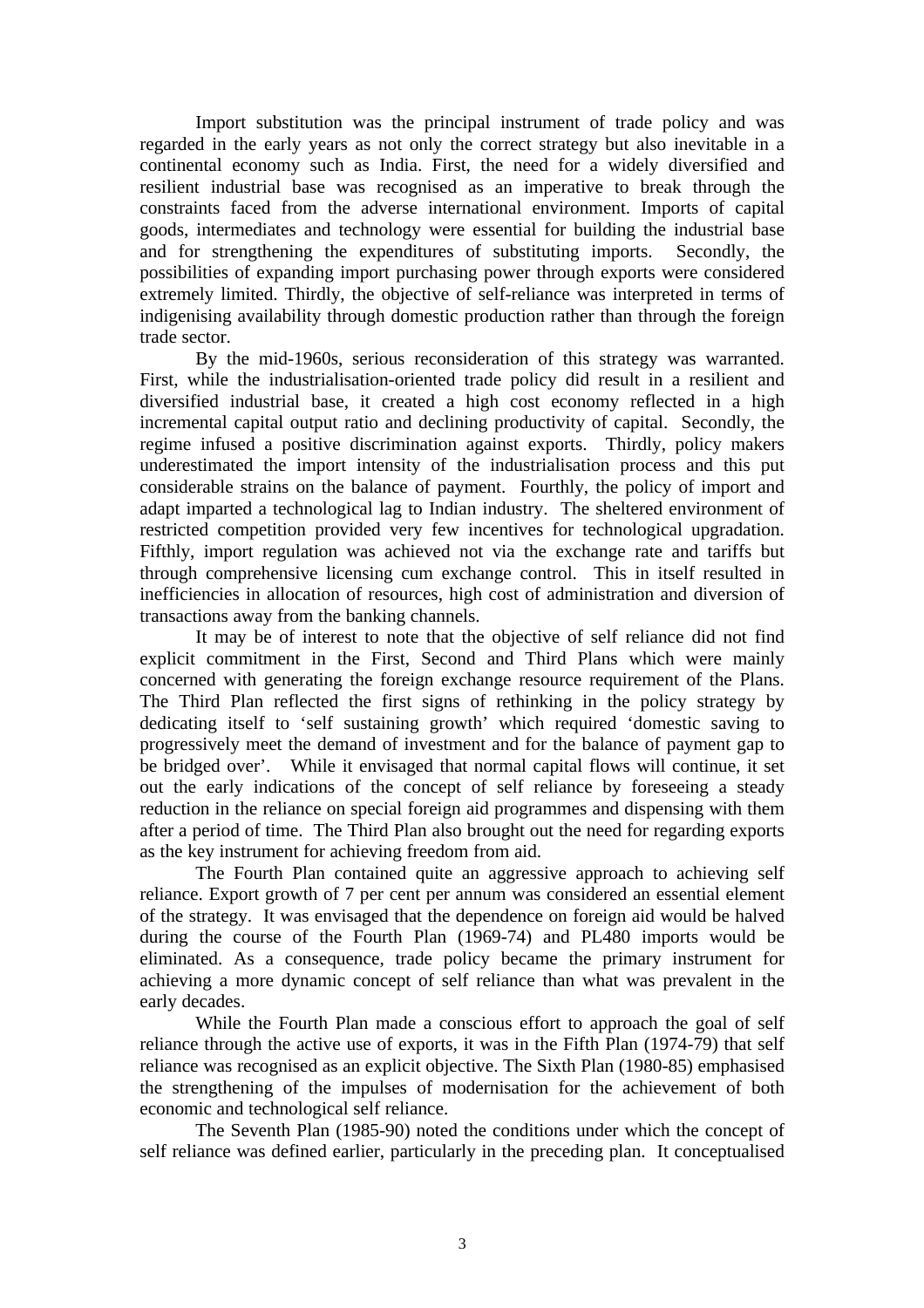self reliance not merely in terms of reduced dependence on aid but also in terms of building up domestic capabilities and reducing import dependence in strategic materials. The concept also encompassed the achievement of technological competence through liberal imports of technology in the areas of atomic energy, space, agricultural and medical research. In the aftermath of the Gulf crisis, macroeconomic management undertook two sets of interrelated policy actions to simultaneously achieve stabilisation and structural change. External sector policies designed to progressively open up the Indian economy, formed an integral part of the policies for structural reforms. In this context, the High Level Committee on Balance of Payments (Dr. Rangarajan Committee, 1993) recommended the instrumentality of the approach to self reliance:

- (i) improvement in exports, both merchandise and invisibles;
- (ii) modulation of import demand on the basis of the availability of current receipts and a sustainable level of net capital receipts;
- (iii)reduction in exceptional financing and the debt service burden;
- (iv)building up the foreign exchange reserves to avoid liquidity crises; and
- (v) elimination of the dependence on short term debt

The parameters of the external position adopted in the Eighth Five Year Plan (1992-97) were consistent with the approach indicated by the Committee. A current account deficit of 1.6 per cent of GDP, volume growth of 13.6 per cent in annual exports and import elasticity of 1.5 were treated as normative.

The Ninth Plan (1997-2002) viewed strengthening of efforts to build selfreliance as a specific objective. It recognised export performance as critical to the achievement of this objective. It also viewed the ability to attract foreign investment as promoting the objective of self reliance by providing access to technology and by avoiding a build-up of external debt. It also recommended cautious liberalisation of the capital account. Thus the Ninth Plan has unambiguously endorsed the dynamism embodied in the objective of self reliance with a clear recognition of the preferred instruments to achieve it.

### **Changing Character of Capital Account**

An important element of external sector developments over the past five decades is the changing character of the capital account. The first period from 1948- 49 till the end-seventies represented the era of the dominance of external assistance in the capital account. The second era began from 1982-83/1983-84 onwards when the costlier external commercial borrowings (ECBs) and non-resident deposits together or even individually shared equally with external assistance in external financing. This period coincides with a surge in current account deficits. From relatively modest levels, India's external debt rose rapidly during the eighties. The debt/Gross Domestic Product ratio increased from 14 per cent in 1980-81 to 30 per cent in 1990- 91. There was also an increase in the debt service ratio from 10 per cent in 1980-81 to a peak of 35 per cent in 1990-91.

The third phase began from 1993-94 as foreign investment flows came to dominate the capital account. This was the result of the deliberate policy effort to reduce the dependence on debt creating flows in favour of non-debt creating flows. For instance, foreign investment inflows formed almost 46 per cent of net capital receipts during the recent four-year period 1996-2000 (as against negligible levels in earlier periods) with a concomitant decline in the share of debt creating flows. This is reflected in a decline in the debt/GDP ratio and the debt service ratio to 18 per cent in 1998-99 and 22 per cent by end December 1999, respectively.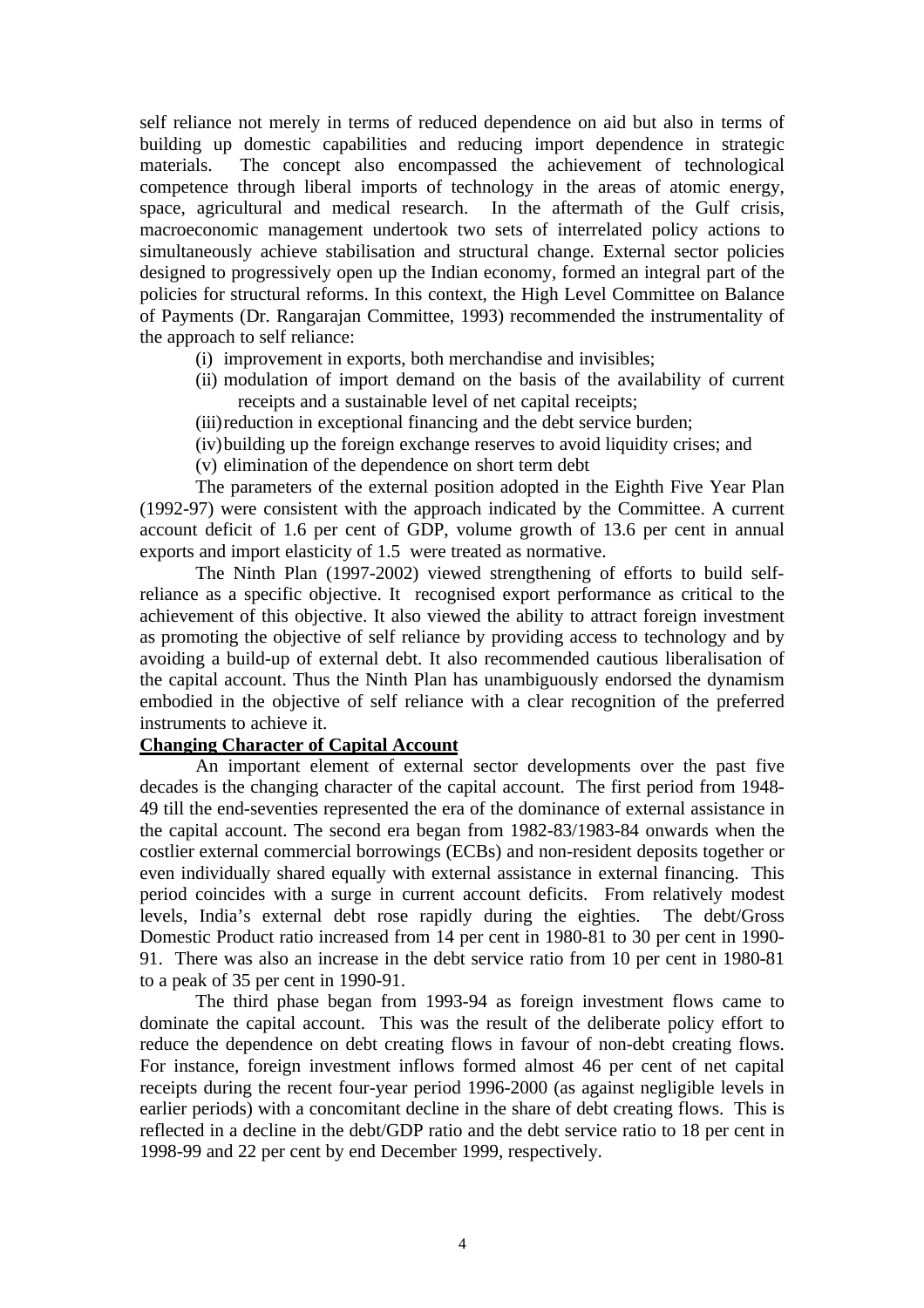# **Review of Balance of Payments Developments**

The balance of payments reflects the impact of diverse developments, both internal and external. While these factors may affect specific components of the balance of payments in varying degrees, the full impact on the external accounts is best tracked through the behaviour of summary indicators of the external sector. Updating an article on "India's External Sector Since Independence : From Inwardness to Openness" by Muneesh Kapur, in the RBI Occasional Papers (June-September 1997), it is possible to delineate co-movements and diverse pulls of summary indicators of India's balance of payments since Independence into five clear sub-periods:

(1) 1950-66, a period of deterioration; (2) 1966-80, transition and improvement; (3) 1980-90, emergence and persistence of structural imbalances, and (4) 1991-96, stabilisation and strengthening; (5) 1996-97 onwards, resilience in addition to strength. Correspondingly and, in fact interwoven into this phasing are developments associated with the planning strategy set in motion by the Second Plan, the terms of trade shocks of the seventies, incipient pressures of the 1980s stoked by internal imbalances, the crisis of 1990 and structural reforms, and resilience to several shocks. .

(i) *1950-66 :* Although the balance of payments came under pressure immediately after Independence due to Partition, deficit was financed almost entirely by running down sterling balances, and the balance of payments position remained comfortable over the First Plan. Signs of pressure came from the Second Plan onwards as import spurted on account of the basic and heavy industry led planning strategy. The strain on the reserves was eased as external assistance picked up from 1958-89. Improved export performance and a deceleration in import demand allowed for an improvement in the Current Account Deficit (CAD) to 1.8 per cent of GDP in the Third Plan period from 2.4 per cent in the Second Plan; but the external balance continued to be unsustainable. A step-up in flows of external assistance met the external financing requirements of the Plan period and the overall deficit improved to near balance. The summary indicators reflected the deterioration in the external payments position during 1950-65 period and exceptional financing support from the International Monetary Fund (IMF) during the Second Plan Period became necessary.

(ii) *1966-80 :* The phase marked the onset of a degree of activism in external sector management. The policy endeavour to boost exports was signalled by the devaluation of the Rupee in 1966, which was also an attempt to rationalize the system of *ad hoc* export subsidies, which had grown up in lieu of a formal devaluation. Nevertheless, the CAD widened in the period of the Annual Plans as the devaluation did not produce the desired result on exports immediately. The period 1975-80, was one of comfort because of a continuous step-up in export growth coupled with an improvement in invisibles. As workers' remittances surged in the wake of the demand for the Indian labour in the oil rich countries, the current account deficit declined sharply in 1975-76 and, in fact, turned into a surplus over the following two years. The major exception was 1974-75 due to the full impact of the First oil shock, which was financed by recourse to various IMF facilities.

 (iii) *1980-90 :* The second oil shock started another round of stress on the balance of payments in 1980-81. As the current account deficit surged in the first three years (1980-83) of the Sixth Plan in the face of a deceleration in export growth, it was financed partly by rising capital flows, partly by running down reserves and by a heavy recourse to Extended Fund Facility (EFF) of the IMF. The limited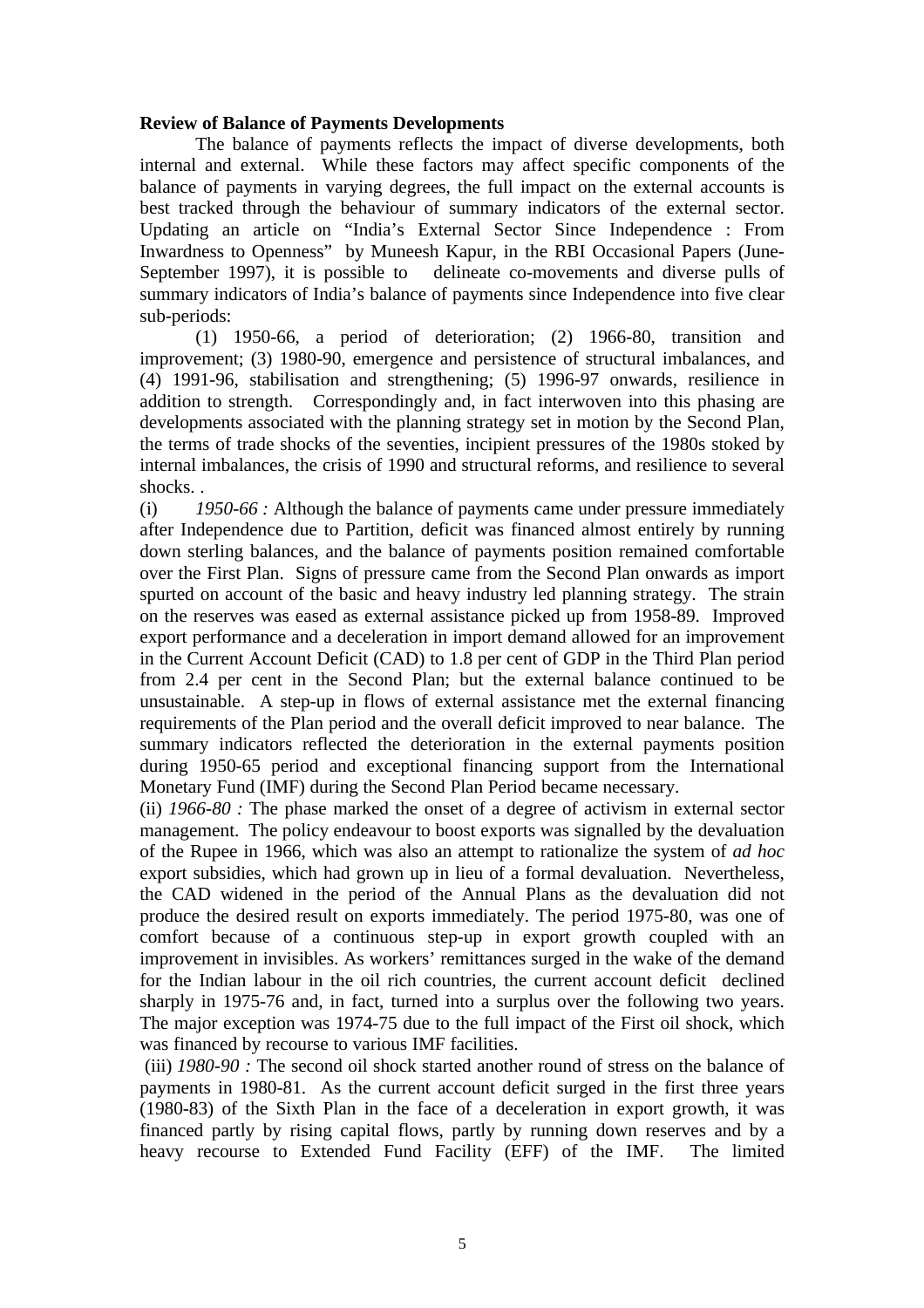improvement in the balance of payments over the Sixth Plan was due mostly to the reduction in the Petroleum Oil and Lubricants (POL) import bill dues to expansion in domestic production of POL.

The critical phase turned out to be the Seventh Plan period (1985-90) culminating in the balance of payments crisis of 1991. The current account deficit averaged more than two per cent of GDP as the period was marked by a surge in imports and a deterioration in net invisibles. As flows of external assistance fell short of the financing need, recourse to costly sources of finance in the form of external commercial borrowings (ECB) and non-resident deposits became relatively large. With persistently large CADs, even these flows were not sufficient and the cumulative impact was a reserve loss.

(iv) *1990-96 :* The weaknesses in the Indian economy were exposed by the Gulf hostilities of 1990 and ensuing developments. The Gulf crisis had multiple effects : it led to increased POL imports, partial loss of export markets in West Asia, a set back to remittances and tourist earnings while also involving some foreign exchange expenditure on repatriation of Indians from the affected countries in the Middle East. The current account deficit, amounted to 3.2 per cent of GDP in 1990-91. Around the same time, credit rating of the country was lowered, restricting the country's access to commercial borrowings (in particular, the short term credits in the form of Bankers' Acceptance Facility). There was a temporary loss of confidence leading to a flight of Non Resident Indian (NRI) deposits. Exceptional financing measures became inevitable, and the overall deficit in 1990-91 was financed almost equally by recourse to IMF and drawdown of reserves. The import cover of foreign currency assets declined to just one month of imports at end of 1990-91 and dipped further to less than half a month by July 1991 as reserve decline continued in the first half of 1991- 92.

With the onset of structural reforms in 1991-92 accompanied initially by severe import compression measures and determined efforts to encourage repatriation of capital , there was a turnaround in the second half of 1991-92. Over the next three years (1992-95), thanks mainly to foreign investment flows, robust export growth and better invisible performance, the balance of payments situation turned comfortable and reserves surged by US \$ 14 billion. However, in 1995-96, an overall deficit was recorded, as capital flows ebbed and import requirements increased to meet the needs of strong industrial growth.

(v) *1996-97 Onwards :* Despite the financial crisis in Asia, Russia and Brazil, the impact of sanctions, developments in Kargil and finally, the recent sharp rise in international crude prices, the country's foreign exchange reserves increased in each of the years from 1996-97 onwards proving the sustainability of the external sector. The CAD remained modest averaging 1.1 per cent of GDP during 1996-2000 (1.4 per cent during 1990-96). The outcome was partly on account of officialisation of receipts accompanying the liberal policy on gold imports that earlier did not enter the system and partly the result of the routing of current receipts through banking channels resulting in a buoyant growth in private transfers from NRIs and a robust growth in software exports. Another factor contributing to the containment of the CAD during the period 1996-2000 has been the sluggish growth in non-oil non-POL customs imports inspite of liberalisation of trade.

At the same time, the capital account has seen further restructuring and diversification with foreign investment acquiring a pre-dominant role. Within foreign investment, while the period 1990-96 was dominated by portfolio investment flows,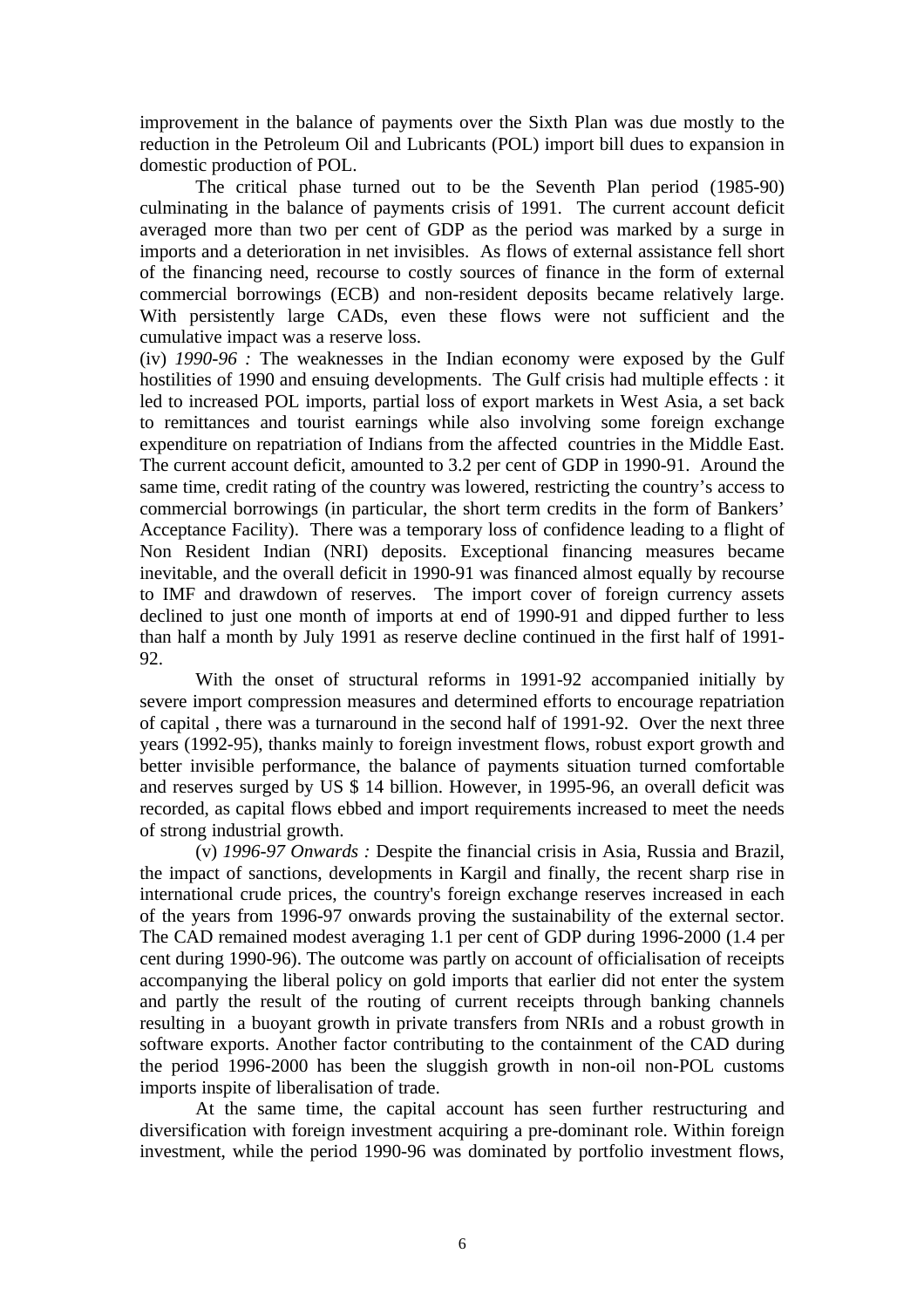the more recent period has seen a welcome pick-up in direct investment. Amongst other components of capital account, while external assistance and non-resident deposit inflows have remained stable, the commercial borrowings have been lacklustre in the recent past.

With total capital flows exceeding the current account deficit in each of the years, the foreign exchange reserves have increased by US \$ 16.3 billion between 1996-2000 to US \$ 38.0 billion at end-March 2000. In the process, the import cover of reserves has increased from 6 months at end-March 1996 to over 8 months by end-March 2000. The ratio of short-term debt to reserves has almost halved from 23 per cent at end-March 1996 to 13 per cent at end-December 1999. The ratio of short-term debt and cumulative portfolio inflows to reserves declined from 71 per cent at end-March 1996 to around 60 per cent at end-March 2000.

### **Indicators of Self Reliance**

It is possible to argue though not conclusively that the dynamic perspective of self reliance in the development strategy and the policy responses are to some extent reflected in the behaviour of selected indicators. An attempt has been made to compile a set of indicators and compare our changing policy perspectives and our performance since the First Plan till date, and it is presented in Table attached. The shift in the stance of trade policy from inwardness to outward orientation is reflected in the improvement in the current receipts/current payments ratio which has occurred in the 1990s in contrast to the deterioration witnessed during the second half of the 1950s, the 1960s and again in the 1980s. With liberalisation of trade policies in the 1990s, the current receipts have financed more than ninety per cent of current payments.

The proportion of domestic capital formation financed by foreign saving has conventionally remained below 10 per cent except during the import hump associated with the industrialisation strategy of the Second Plan and the drought and war disruptions of the Third plan. The 1980s witnessed a rise in this ratio to around 11 per cent as the reliance on external saving was stepped up to accelerate the growth process. In the 1990s, foreign savings have contributed less than 5 per cent of the domestic investment. Reflecting these trends, the current account deficit has been averaging 1 per cent in the 1990s although it reached peaks of nearly 2.5 per cent in the Second Plan period and again in the Seventh Plan period.

Aid flows have been the major source of capital flows to India over the period 1950 - 80. Their share in net capital flows has, however, declined from almost 100 per cent upto the 1970s to less than 10 per cent in the latter part of 1990s.

The debt indicators are showing signs of consolidation and stability. The debt- GDP ratio has declined from its peak of 41 per cent in March 1992 to around 22 per cent at present. This healthy movement is mirrored in the behaviour of the debt service ratio, which has fallen from 35 per cent during 1990-91 to around 18 per cent in 1998-99.

The indicators of reserve adequacy also point to resilience in the balance of payments. After falling to a precariously low level of one week of imports during the crisis of 1990 - 1992, external sector policies have enabled a reconstitution of the foreign currency reserves to a level of eight months imports at present in terms of the conventional norm. In the 1990s when capital flows have dominated the balance of payments, the adequacy of reserves is assessed in terms of the cover they provide against volatile capital movements. The ratio of short term debt to reserves has also moved down from a peak in the Seventh Plan period to 13 per cent at end-December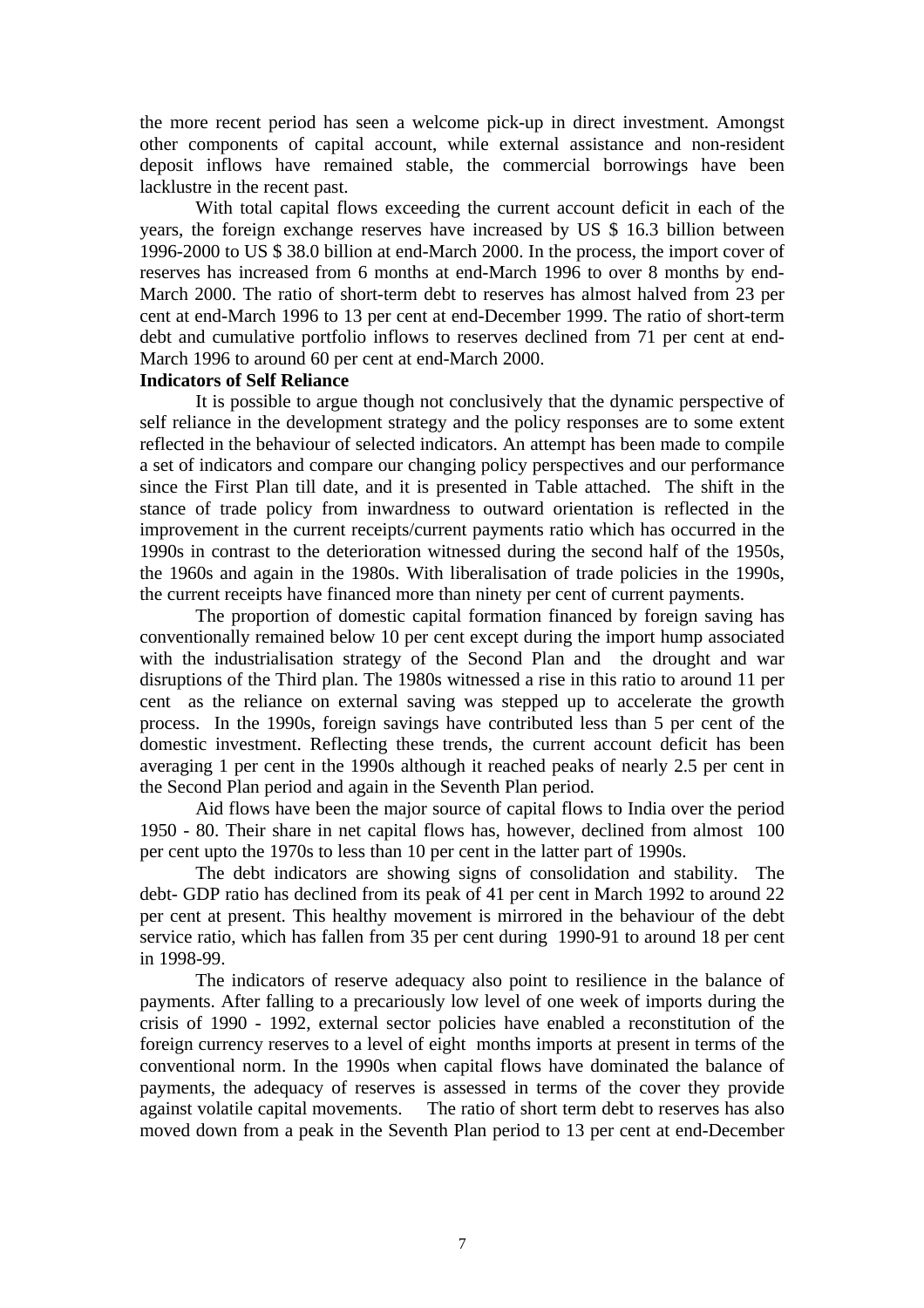1999. The total stock of portfolio investment accounts for about half of the level of reserves.

If an indicator of self reliance is the capacity to withstand exogenous shocks, the statement attached would show how the different types of shocks were met in the past. The latest increases in oil prices, though not far different in magnitude compared with the past, and other related events passed without a specific policy response except raising Resurgent India Bonds, reflecting resilience of external sector in late 1990s. In fact, multiple shocks were absorbed without recourse to exceptional financing and the external sector has continued the strengthening trend.

### **Self Reliance Redefined**

As mentioned, the Report of Rangarajan Committee gave an operational framework as refinement to self reliance, but India has further changed since 1993 , in terms of economic structure as well as growth expectations while global developments in trade and international financial architecture are also noteworthy. These dynamics would warrant a review of the concept of self reliance.

An exploratory redefinition of self reliance could be as follows : First, the reality of global trends in trade in goods and services warrants international competitiveness as a key to a sustainable trade regime. In other words, a differential approach to export sector and import of goods or services is becoming increasingly difficult to operationalise. Consequently, barriers to efficiency, especially physical and institutional infrastructure would operate against economic strength and thus against self reliance. It must be recognised that large scale poverty and illiteracy and malnutrition undermine a nation's capacity to achieve and maintain competitiveness.

Second, as Governor Bimal Jalan has been emphasising, adequacy of level of reserves is a key component for managing our external sector. Furthermore, an appropriate exchange rate policy, coupled with price stability as a component of macroeconomic policies is also critical to maintain competitiveness of economy both to facilitate exports and fine-tune imports.

Third, the remotely possible vulnerability on trade account is mainly on import front and it relates to food (for which there is a more than adequate buffer stock); fuel (POL on which imports are still large); and fertilisers (which are essential). Policy initiatives to ensure economies in managing such potential shocks, taking advantage of emerging instruments of hedging would add to a sense of comfort and thus to self reliance.

Fourth, on capital account, there are several developments in regard to international trade in goods and services, international business, technology, cross border flows of capital, etc. that would necessitate a more active management of capital account, with a view to continuously assessing the costs and benefits of liberalisation vis-à-vis control or regulation.

In this context, management of the capital account involves management of control, regulation and liberalisation. Gradualism in liberalisation implies that the mix between controlled, regulated and liberalised capital transactions keeps changing gradually in favour of the latter. In fact, if the option of re-imposing controls to meet an emergency is contemplated, the management of capital account should always contain control, regulatory and liberalisation options.

Fifth, as an economy becomes more sophisticated, we need to recognise that as other countries find it profitable to invest in India, we too can benefit from selective investments abroad. It is in this context that we have to view Indian investments abroad. It is erroneous to equate all capital outflows with capital flight. In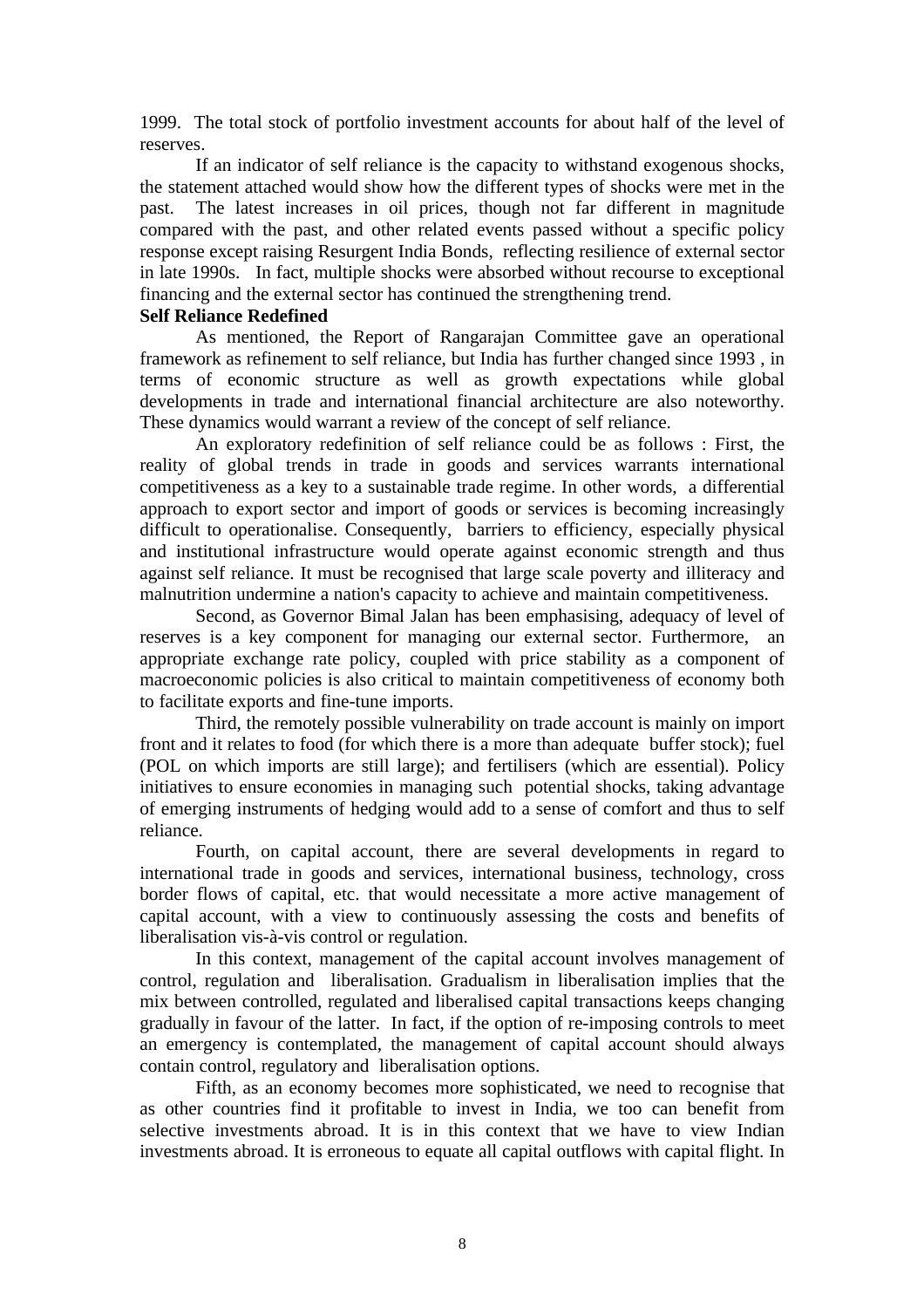fact, selective investments abroad which are being progressively liberalised could ultimately make a significant contribution to the resilience of Indian industry.

Sixth, there is a need to recognise the resource and other limitations on multilateral and other official bodies to extend adequate support if a large economy like India were to face a highly vulnerable situation. The resource and other constraints on international financial institutions and systems have been demonstrated in the recent Asian crises and hence India has to take extra precautions to minimise vulnerability and continue to be risk averse in this area.

Finally, it is clear that while several initiatives are proposed at the global level, the task of preventing a crisis is essentially a national responsibility though an enabling international environment is sought to be put in place to facilitate action by individual countries. No doubt, in today's globalised world, prevention of crises as well as mitigating the effects require multilateral efforts, but the social consequences of such crisis are to be met by the national governments concerned. In this sense, the ultimate responsibility in regard to crisis prevention and management rests primarily on the policy makers of the countries concerned.

Thus, the concept of self reliance can no longer be defined in terms of degree of openness but in terms of competitive strength in trade in goods and services on the one hand, and managing balance of payments (supply shocks on trade account and capital flows) to avoid vulnerability on the other.

Briefly stated, currently, self reliance of a country lies in its economic strength and resilience to potential vulnerabilities.

# **Managing Capital Account for Self Reliance : Challenges**

There are several aspects of self reliance, and managing capital account is indeed one of them. Some of the important challenges that need to be addressed by us in this context are worth flagging.

First, do we need enhanced capital flows? It would depend essentially on the absorptive capacity of the economy and the level of CAD that could be considered sustainable, in the light of global developments. Currently, the flows appear adequate to meet a CAD not exceeding 2 per cent of GDP and also add reasonable amounts to reserves. However, the impact of possible increased investment activity in the future, particularly in infrastructure on the level of current account would have to be assessed. In doing so, the fact that the combined share of exports and imports has gone up from about 13 percent of GDP in the latter half of eighties to over 20 percent in the recent period as well as the sharp increases in capital flows and the level of reserves could be kept in view. In this background, and on the assumption of sustainable level of non-volatile capital flows, the possibility of an acceptable band of sustainable current account deficit may need to be conceptualised.

Secondly should there be further liberalisation of capital outflows other than those related to inflows? While outflows will have to continue to be permitted with prudential regulatory requirements for financial intermediaries, there is a case for progress in liberalisation and automatic approvals with regard to overseas ventures. At an appropriate time in the future, we can also consider permitting a modicum of outflows on individual account for residents within prudential limits commensurate with the very reasonable limits allowed for individuals for comfortable current account transactions. These measures would clearly demonstrate sign of strength of the economy and in no way compromises the overall strategy of self reliance.

Third, whether composition of capital flows needs to be changed keeping in view redefined self reliance as protection against vulnerability? Clearly, the emphasis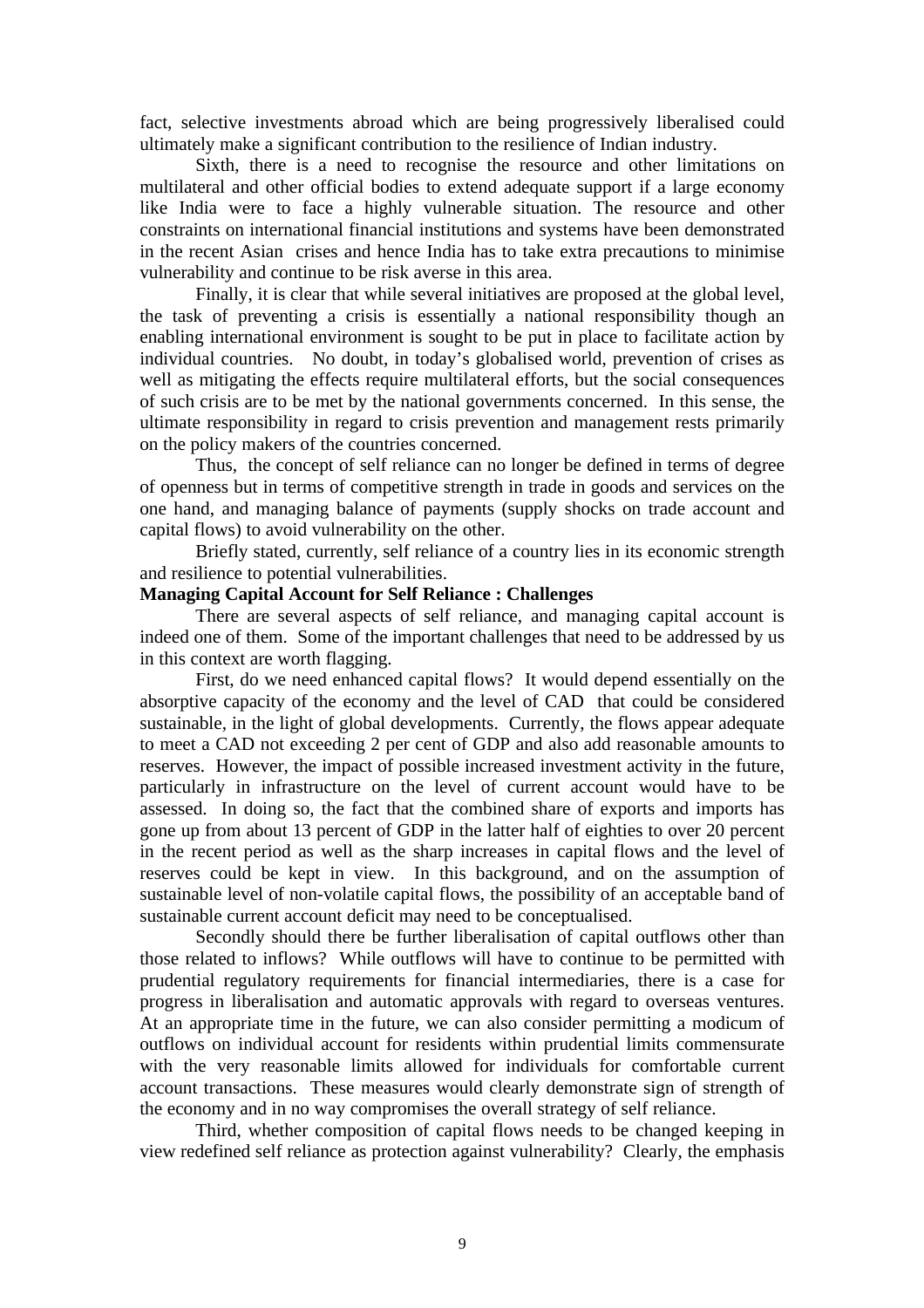on non-debt creating flows and avoidance of short term debt has served us well. The greater thrust on FDI appears clearly warranted. As regards portfolio investment, similar to short term debt, there is usually a concomitant need to add to foreign currency reserves to avoid vulnerability. Thus, there is an international opinion that about 30 to 40 per cent of incremental portfolio flows need to be ideally added to reserves to provide cushion against vulnerability. Thus, the real addition to investment in the country through the portfolio investment route may be significantly less than what such flows indicate.

Fourth, whether official flows, from multilateral and perhaps bilateral sources should be encouraged ?

India has paid the last instalment amount of about US \$ 25 million to the IMF in June, 2000. In fact, by pursuing appropriate policies, we have been able to repurchase all our obligations to the Fund. Besides, during the 1990s, we have built up our foreign exchange reserves to over \$ 36 billion as of date, while maintaining external debt almost constant. So long as macro policies continue to be sound to ensure progress in desirable directions of efficiency and stability, there will be no need for us to approach the Fund for any assistance.

With a comfortable external sector position, significant reduction in the Government's fiscal deficit should help the Government to phase out its dependence on International Development Association (IDA) whose level of resources is in any case getting depleted.

Over the medium-term, it should also be possible to earmark all loans from IBRD for utilisation in long gestation but commercially viable projects such as those in infrastructure, in the quasi-Government sector.

As regards bilateral sources, there is clearly aid fatigue and there are many improbables that add to the cost of such flows.

In brief, I believe that an initial step in managing capital account may be, not merely preferring non-debt creating flows but phasing out official debt or bilateral and multilateral aid.

### **Freedom from Aid**

Dr. I.G. Patel, former Governor of Reserve Bank of India in his fifteenth Pant Memorial Lecture delivered in New Delhi on September 20, 1992 elaborated the theme "Freedom from Foreign Debt". Referring to the contours of freedom, he indicated that "foreign indebtedness comes in many forms and that it is certainly not necessarily desirable to seek freedom from all of them." On private-investment flows, his preference was not to shun them but warned severely against any concession or incentive, particularly government guarantees for private capital flows – direct or portfolio, loan or deposit .

Reiterating the dangers of sovereign guarantees to any form of capital flows, he mentioned "it certainly needs to be emphasised that as a long-term policy, the sequence of independence must be from international institutions first and private financial markets later, if at all".

On bilateral aid, Dr. Patel was even more forthright when he said "when it comes to indebtedness to foreign governments, the case for seeking complete freedom from it is perhaps the strongest. An enduring relationship of borrowers and debtors among sovereign states is not a healthy one to sustain, and it is doubtful if public opinion at home or abroad will support this vexatious and debatable relationship decade after decade."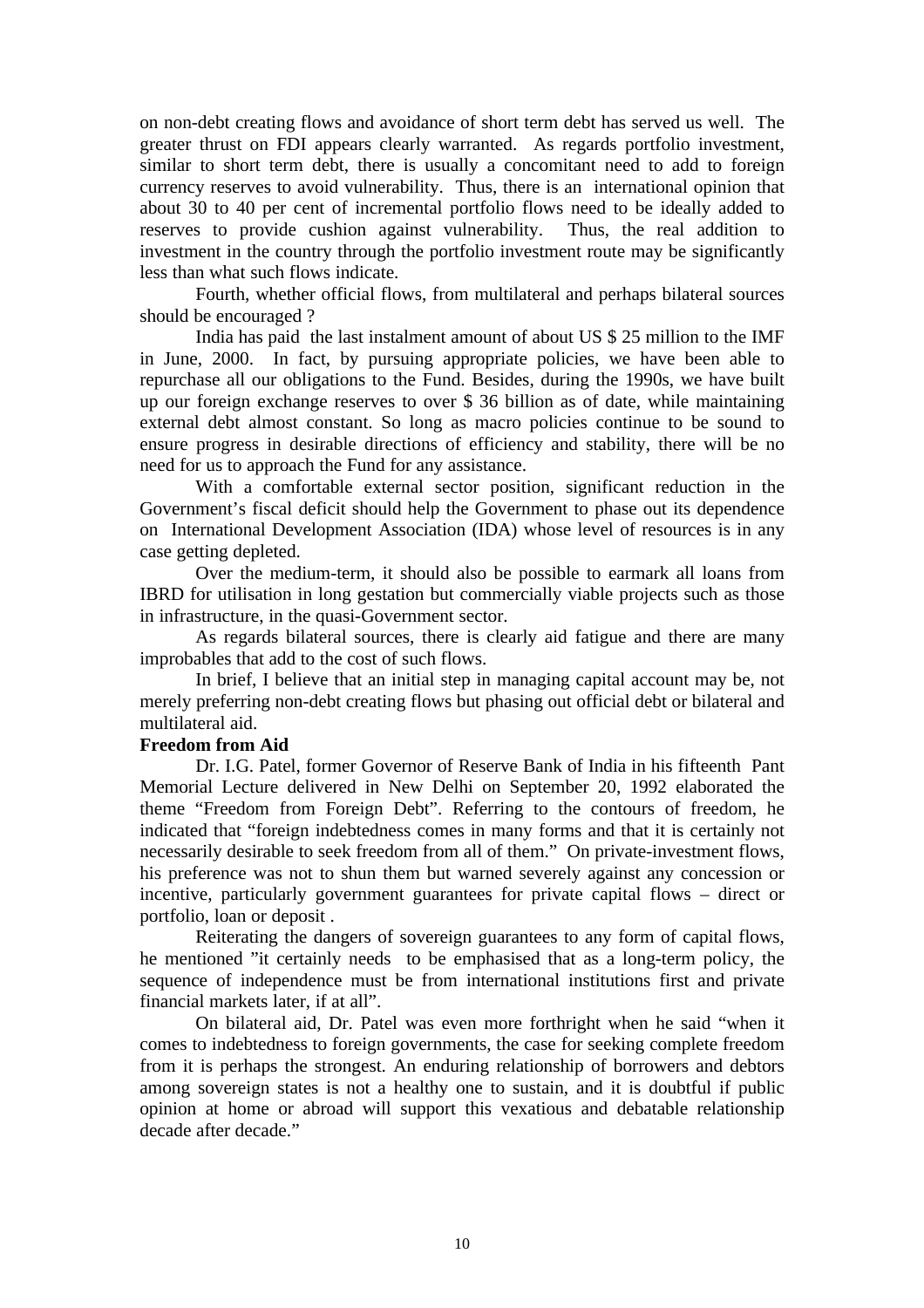As mentioned by me earlier in this address, the policy-objective of reduced dependence on aid was already articulated in the Third and Seventh Five Year Plans, in pursuit of self-reliance.

From a technical point of view, I personally believe that our domestic economic strengths especially those relating to external sector as well as international financial environment facilitate a decision to phase out, as explained in this lecture and in a time bound manner, bilateral as well as multilateral aid and this could be pursued without giving up our right to access facilities available to us in international institutions of which we are a member.

### **Conclusion**

The description and analysis of changing character of capital flows and changing perspectives on self-reliance leads us to some conclusions:

First, in view of global technological developments, larger role of private capital flows, membership of World Trade Organisation, subscription to Article VIII of the International Monetary Fund on Current Account Convertibility etc., selfreliance in external sector has to be viewed increasingly in terms of managing capital flows.

Second, in the present context, self-reliance relates more to the strengthening of the economy and building a capacity to withstand vulnerabilities to external or domestic shocks, rather than merely concentrating on achieving self-sufficiency. In other words, self reliance now acquires an outward looking bias rather than the earlier inward looking orientation.

Third, policy-developments in our country have reflected to a perceptible degree, the changing dimensions of self-reliance and management of capital account. A review of these developments clearly shows that, dynamic self-reliance defined to reflect resilience to face shocks and increasing economic strength is made possible more by cautious open-ness in the Indian economy. Self-reliance and openness of the economy are not conflicting, rather they are compatible and complementary.

Fourth, our economy can sustain strengths and resilience, thus assuring dynamic self-reliance mainly by a combination of efficiency-enhancing and socially sensitive policies of higher growth and rapid reduction in poverty and illiteracy.

Fifth, dependence in normal times on non-commercial sources of funding such as aid, bilateral or multilateral is incompatible with the spirit of self-reliance. Government guarantees in the external sector should be abjured and the next step towards self-reliance should be freedom from aid while continuing careful management of current and capital account to ward off any need for exceptional financing in future.

Twenty Seventh Frank Moraes Lecture delivered by Dr.Y.V.Reddy, Deputy Governor, Reserve Bank of India at Chennai on July 13, 2000. Dr.Reddy is grateful to Dr.M.D.Patra, Dr.A.Prasad and Mr.Muneesh Kapur for their assistance.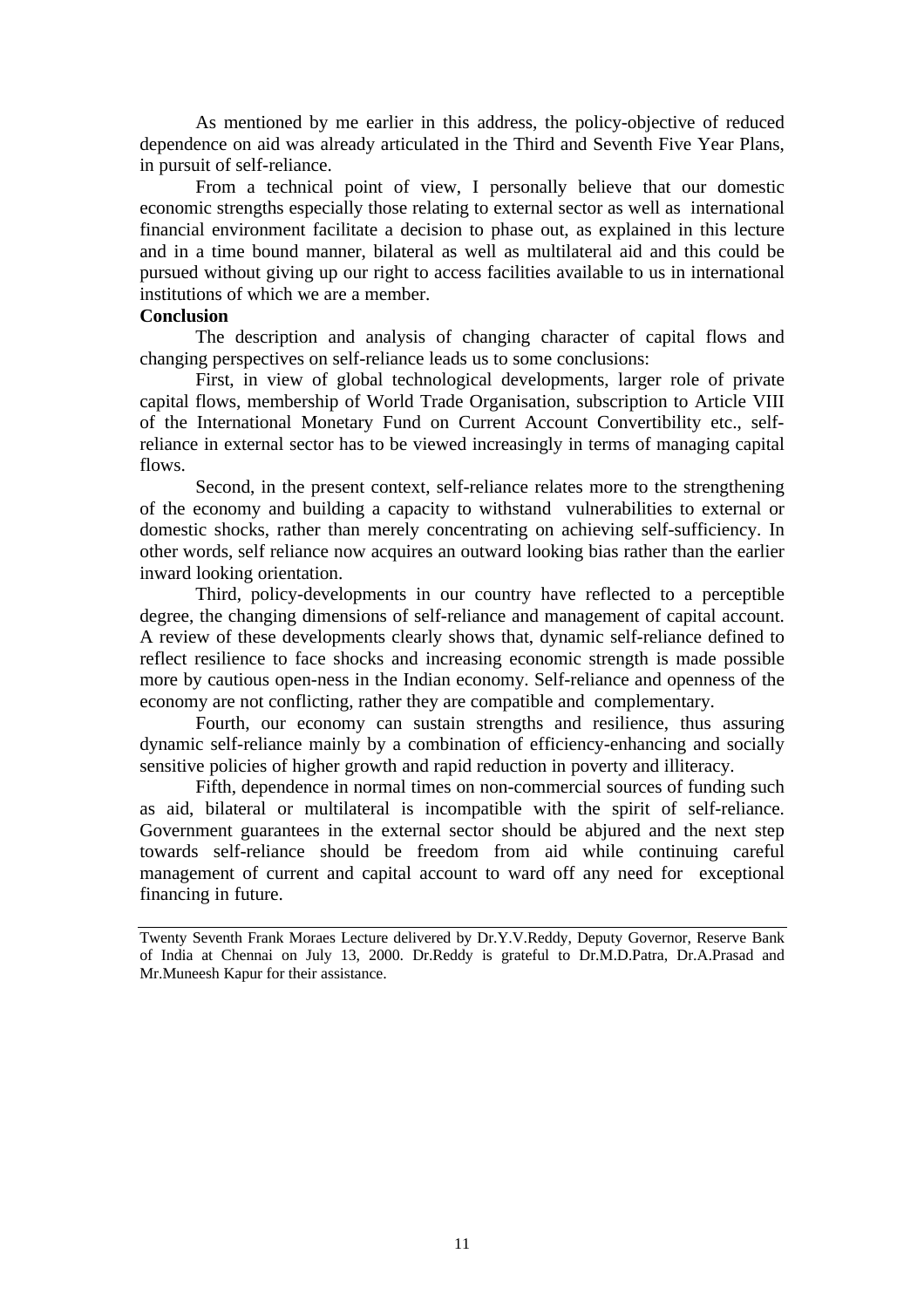|--|

| <b>INDICATORS</b>                  | <b>Current Receipts-</b><br><b>Current Payments Total Investment</b> | <b>Foreign Saving-</b> | <b>Current Account</b><br>Deficit-GDP | Net Aid-Net<br>Capital Flows $(\% )$ Ratio $(\% )$ | Debt-GDP | <b>Debt</b><br><b>Service</b> | <b>Reserves-</b> | <b>Short Term</b><br><b>Imports   Debt-Reserves</b> | <b>Porfolio</b><br><b>Investment</b><br><b>Reserves Ratio</b> |
|------------------------------------|----------------------------------------------------------------------|------------------------|---------------------------------------|----------------------------------------------------|----------|-------------------------------|------------------|-----------------------------------------------------|---------------------------------------------------------------|
|                                    | Ratio $(\% )$                                                        | Ratio $(\% )$          | Ratio $(\% )$                         |                                                    | #        | Ratio $(\% )$ (months)        |                  | $Ratio(\% )$ #                                      | $(%)$ #                                                       |
| 1st PLAN (1951-56)                 | 85.13                                                                | 4.63                   | $-0.10$                               | 127.78                                             | 2.05     | N.A.                          | 14               | N.A.                                                | N.A.                                                          |
| 2nd PLAN (1956-61)                 | 58.19                                                                | 19.31                  | $-2.40$                               | 67.70                                              | 8.06     | N.A.                          | 3.29             | N.A.                                                | N.A.                                                          |
| $3$ rd PLAN (1961-66)              | 60.88<br>$\overline{\phantom{a}}$                                    | 14.84                  | $-1.80$                               | 103.00                                             | N.A.     | N.A.                          | 2.61             | N.A.                                                | N.A.                                                          |
| <b>ANNUAL PLANS</b><br>$(1966-69)$ | 63.53                                                                | 14.91                  | $-2.10$                               | 108.38                                             | 18.65    | N.A.                          | 3.86             | N.A.                                                | N.A.                                                          |
| 4th PLAN (1969-74)                 | 83.49                                                                | 6.94                   | $-0.30$                               | 105.62                                             | 13.59    | 21.15                         | 4.16             | N.A.                                                | N.A.                                                          |
| 5th PLAN (1974-78)                 | 84.10                                                                | 1.46                   | 0.20                                  | 152.03                                             | 13.37    | 14.375                        | 9.66             | N.A.                                                | N.A.                                                          |
| <b>ANNUAL PLANS</b><br>$(1978-80)$ | 67.81                                                                | 4.00                   | $-0.40$                               | 50.89                                              | 11.74    | 11.35                         | 7.30             | 12.6                                                | N.A.                                                          |
| 6th PLAN (1980-85)                 | 46.46                                                                | 8.49                   | $-1.60$                               | 56.27                                              | 15.47    | 13.78                         | 4.65             | 52.6                                                | N.A.                                                          |
| 7th PLAN (1985-90)                 | 62.66                                                                | 11.21                  | $-2.30$                               | 31.33                                              | 30.40    | 28.38                         | 1.85             | 189.3                                               | N.A.                                                          |
| <b>ANNUAL</b>                      | 84.62                                                                | 8.91                   | $-1.90$                               | 47.04                                              | 41.00    | 31.8                          | 5.4              | 76.7                                                | 2.6                                                           |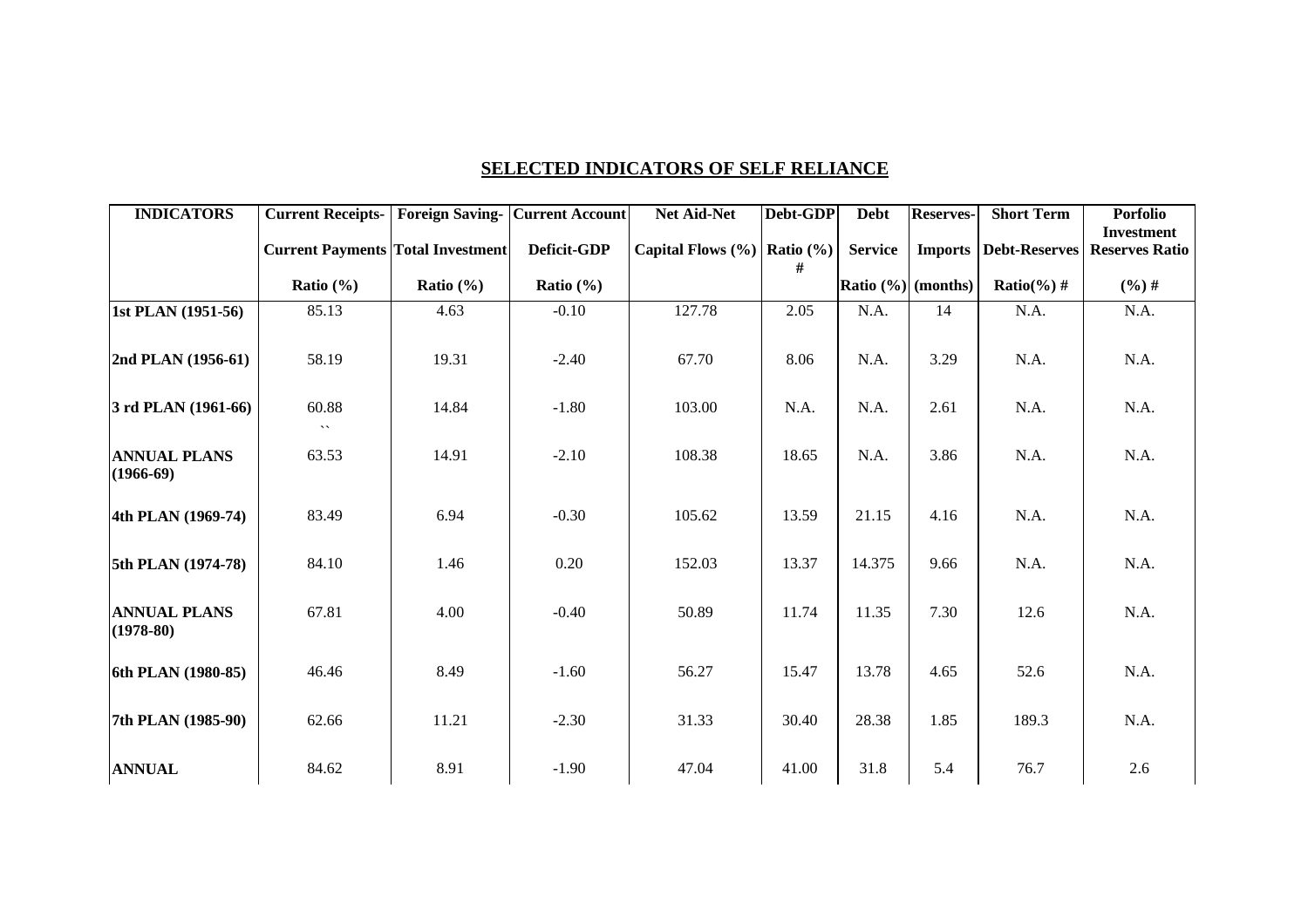| PLANS(1990-92)             |       |      |         |       |       |       |     |          |      |
|----------------------------|-------|------|---------|-------|-------|-------|-----|----------|------|
| 8th PLAN(1992-97)          | 91.60 | 4.94 | $-1.20$ | 19.21 | 26.20 | 26.76 | 6.5 | 23.2     | 47.9 |
| 9th PLAN(1997-<br>$2000)*$ | 93.25 | 4.95 | $-1.1$  | 9.11  | 22.1@ | 17.77 | 8.2 | 12.2 $@$ | 48.6 |

Notes:

1. # relates to end of period

2. @ relates to end December 1999

3.N.A. : Not Available.

|                               |                               | Statement                     |  |  |
|-------------------------------|-------------------------------|-------------------------------|--|--|
| <b>Period</b>                 | <b>Type of Shock</b>          | <b>Policy Response</b>        |  |  |
|                               |                               |                               |  |  |
| 1. Second Plan period (1956-  | Industrial Import Hump        | <b>Sterling Balances,</b>     |  |  |
| 58)                           |                               | Aid Flows (Aid India          |  |  |
|                               |                               | Consortium)                   |  |  |
|                               |                               |                               |  |  |
| 2. Third Plan period (194-65) | Drought, War                  | Aid, PL480 Food               |  |  |
|                               |                               | Assistance,                   |  |  |
|                               |                               | <b>IMF, Devaluation</b>       |  |  |
| 3. First Oil Shock (1973-74)  | Terms of Trade - PoL          | Aid, IMF(CFF, Oil Facility)   |  |  |
| 4. Second Oil Shock (1979-    | Terms of Trade – PoL          | IMF (EFF)                     |  |  |
| 80)                           |                               |                               |  |  |
| 5. Third Oil Shock (1990-91)  | Terms of Trade - PoL          | <b>IMF</b> (Reserve Position, |  |  |
|                               | Confidence $-$ Capital Flight | CFF, Standby), Exceptional    |  |  |
|                               |                               | bilateral Assistance (Japan,  |  |  |
|                               |                               | UK), Exceptional              |  |  |
|                               |                               | multilateral support (World   |  |  |

# **Statement**